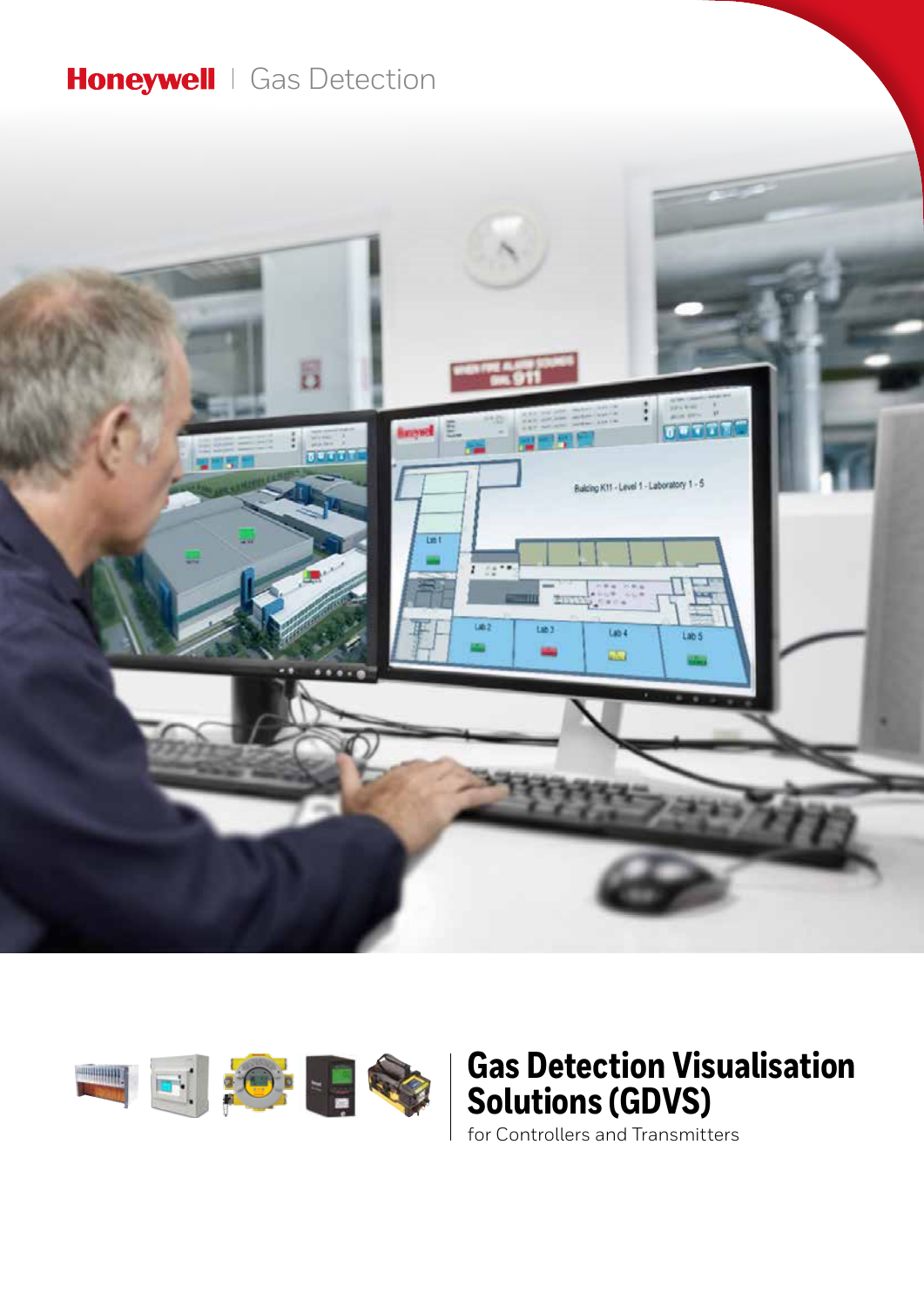# Gas Detection Visualisation Solutions (GDVS) in latest web technology



### **FEATURES**

- Client Server Architecture based on Web Server Technology from atvise®
- The development of atvises scada is based on latest technologies and standards like SVG (Scalable Vector Graphic)
- atvise® scada applies to "pure web" technology, Clients without being limited by ad-on or plug-ins such as ActiveX, Java or Silverlight
- Clients simply require the latest standard web browser and nothing else!
- Graphical User Interface in pure web technology with SVG
- Online Engineering
- Multi-User
- Integrated Alarm-Event logging
- Alarm and Event History accessible direct from the user interface (up to 365 days). Time frame flexible definable. Selected history frame savable as csv file direct from the user interface
- Trend history accessible direct from the user interface (up to 365 days)
- Online language change (German / English)
- Available user and permission management
- Interface to other systems

### **GDVS User Interface**

- Available standard solution with user friendly and intuitive user interface and architecture
- On request customer specific solutions possible



### **Consistently crisp images: high-end vector graphics**

atvise® uses scalable vector graphics (SVGs) to visualise your devices, components, or even entire systems. This web standard, laid down by W3C (World Wide Web Consortium), works with any resolution. Zoom the display in or out as you wish – the images never look "pixelated", but always remain razor sharp!

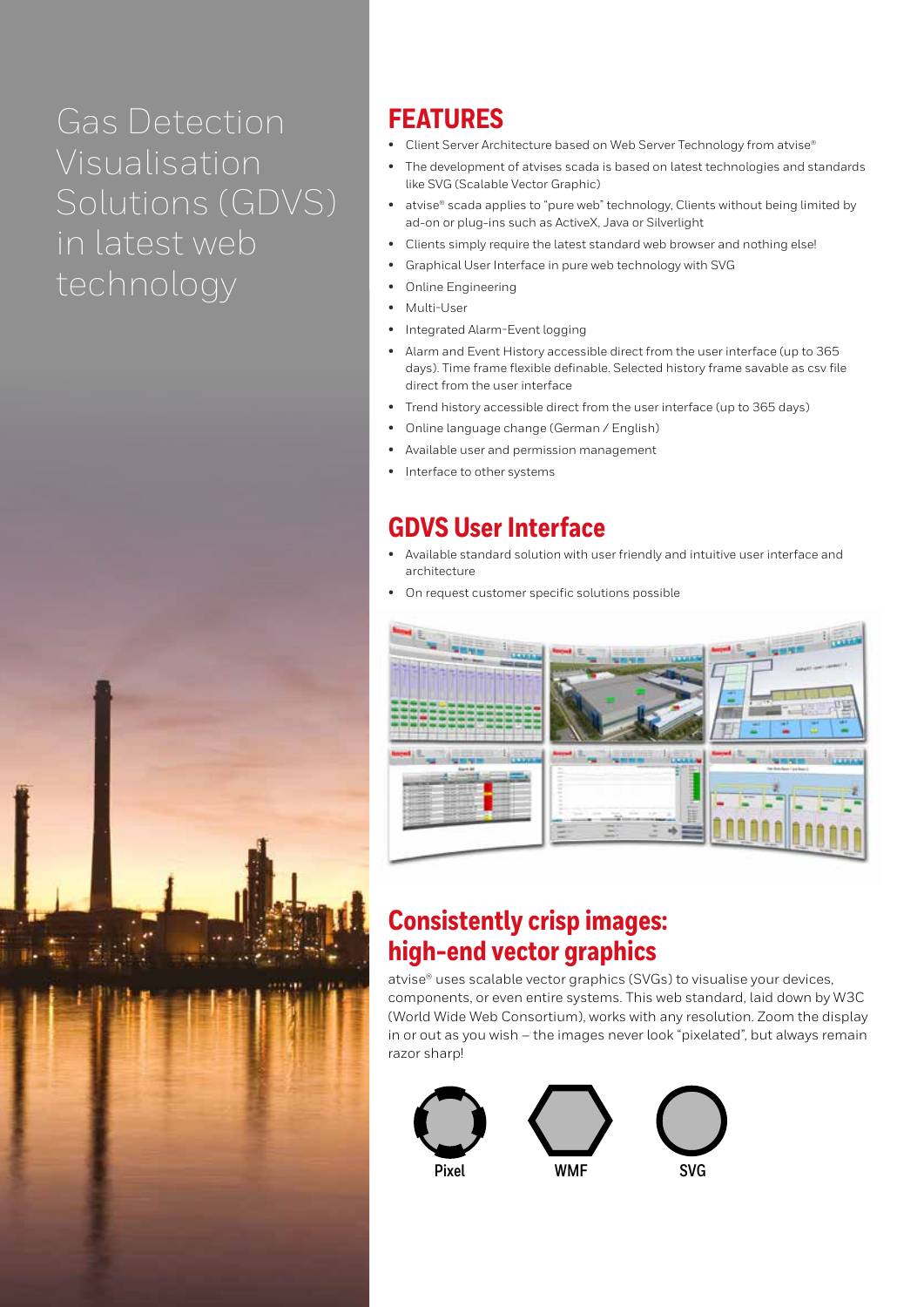

## **Technical Specifications**

| SYSTEM REQUIREMENTS IN SERVER |                                                                                                                                                                 |                  |                                                                                                                    |
|-------------------------------|-----------------------------------------------------------------------------------------------------------------------------------------------------------------|------------------|--------------------------------------------------------------------------------------------------------------------|
| <b>DEVICE</b>                 | PC or Server in current standard specification.<br>Specification may differ and depend also on system size,<br>Details on request.                              | Operating System | Windows 7 (32-bit or 64-bit), Windows Server<br>2008. Other operating systems are possible, details<br>on request. |
| SYSTEM REQUIREMENTS CLIENT    |                                                                                                                                                                 |                  |                                                                                                                    |
| APPLICATION                   | PC, Notebook, Tablet, Smartphone, iPad dependant on<br>system size .cpu + memory requirements may differ and<br>depend also on system size. Details on request. | Web browser      | Any current browser such as Internet Explorer,<br>Chrome.Safari, Firefox<br>and others.                            |
| <b>OPERATING SYSTEM</b>       | Any supported operating system                                                                                                                                  |                  |                                                                                                                    |